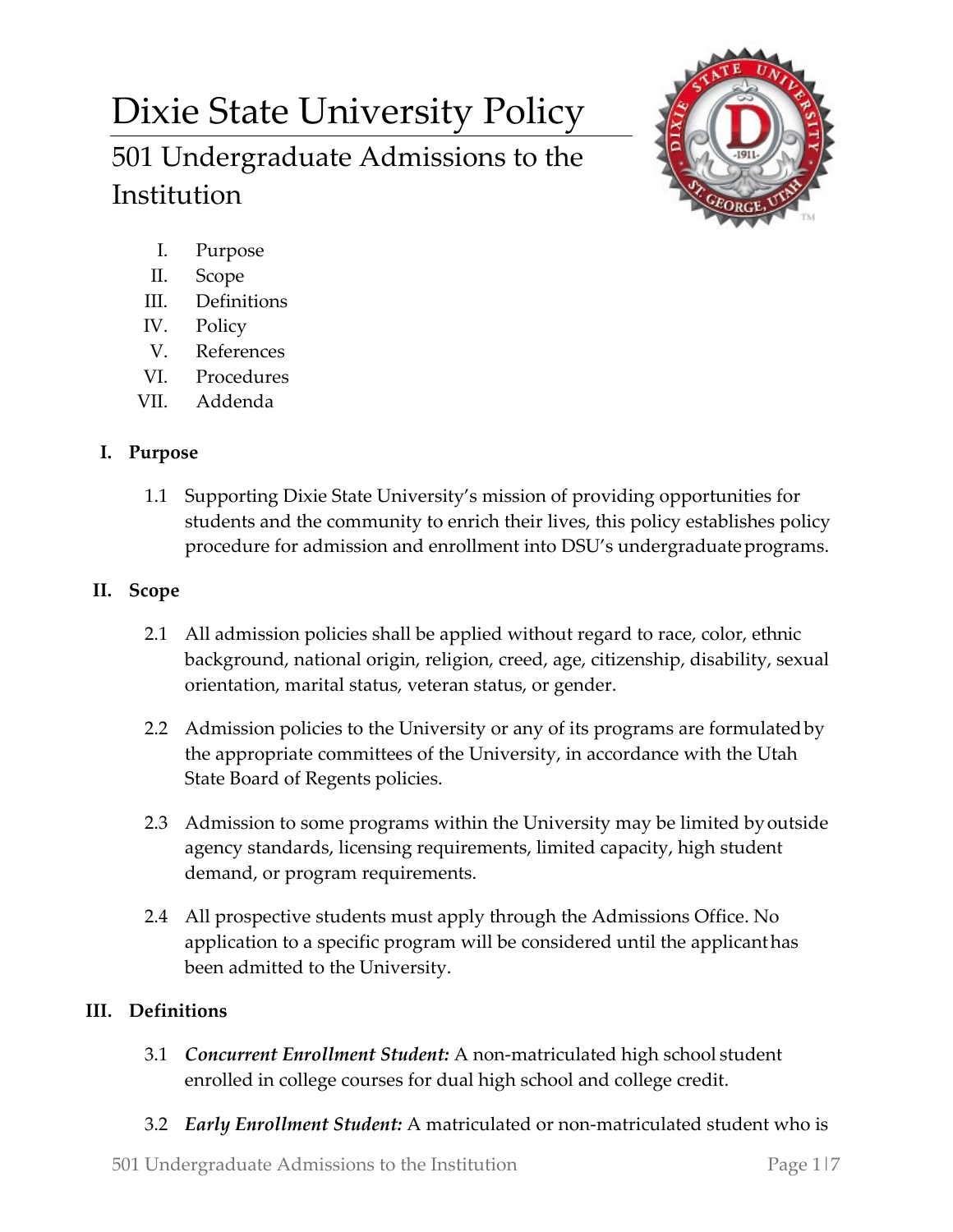currently enrolled in high school, is registered through the school district as a home school student, or is a minor officially released from state compulsory school attendance requirements. These students are NOT concurrent enrollment students.

- 3.3 *Freshman Student*: A matriculated student who has never attended any college or university after high school. Included are students enrolled in the fall term who attended college for the first time in the prior summer term, and early enrollment students.
- 3.4 *Graduate Student:* A matriculated student who has completed a bachelor's degree and is now seeking admission level for master's degree programs. Student will need to follow the current graduate admissions policy. (SeePolicy 704, Graduate Admission)
- 3.5 *International Student:* A matriculated or non-matriculated student who is not a U.S. citizen and has not received immigrant status from the U.S. Immigration and Naturalization Service.
- 3.6 *Matriculated Student*: A student seeking a certificate or degree who has completed all admission application steps (see section V) and has been accepted for admission based on the current admissions policy.
- 3.7 *Non-Matriculated Student*: A student not seeking a certificate or degree; a student attending college classes for personal interest, enrichment, or growth; or a student who has not completed the admission process. Included are Senior citizens (62 years or older and a Utah Resident) whom audit courses under House Bill 60 provisions.
- 3.8 *Returning Student:* A matriculated student who previously attended Dixie State University after high school graduation but has not attended in three (3) or more semesters.
- 3.9 *Returning Transfer Student*: A matriculated student who has attended another college or university, including former Dixie State University students who have since attended another college or university.
- 3.10 *Transfer Student*: A matriculated student who, after high school graduation, attended another college or university and did not attend Dixie State University. Included are students enrolled in the fall term who transferredinto Dixie State University for the first time in the prior summer term.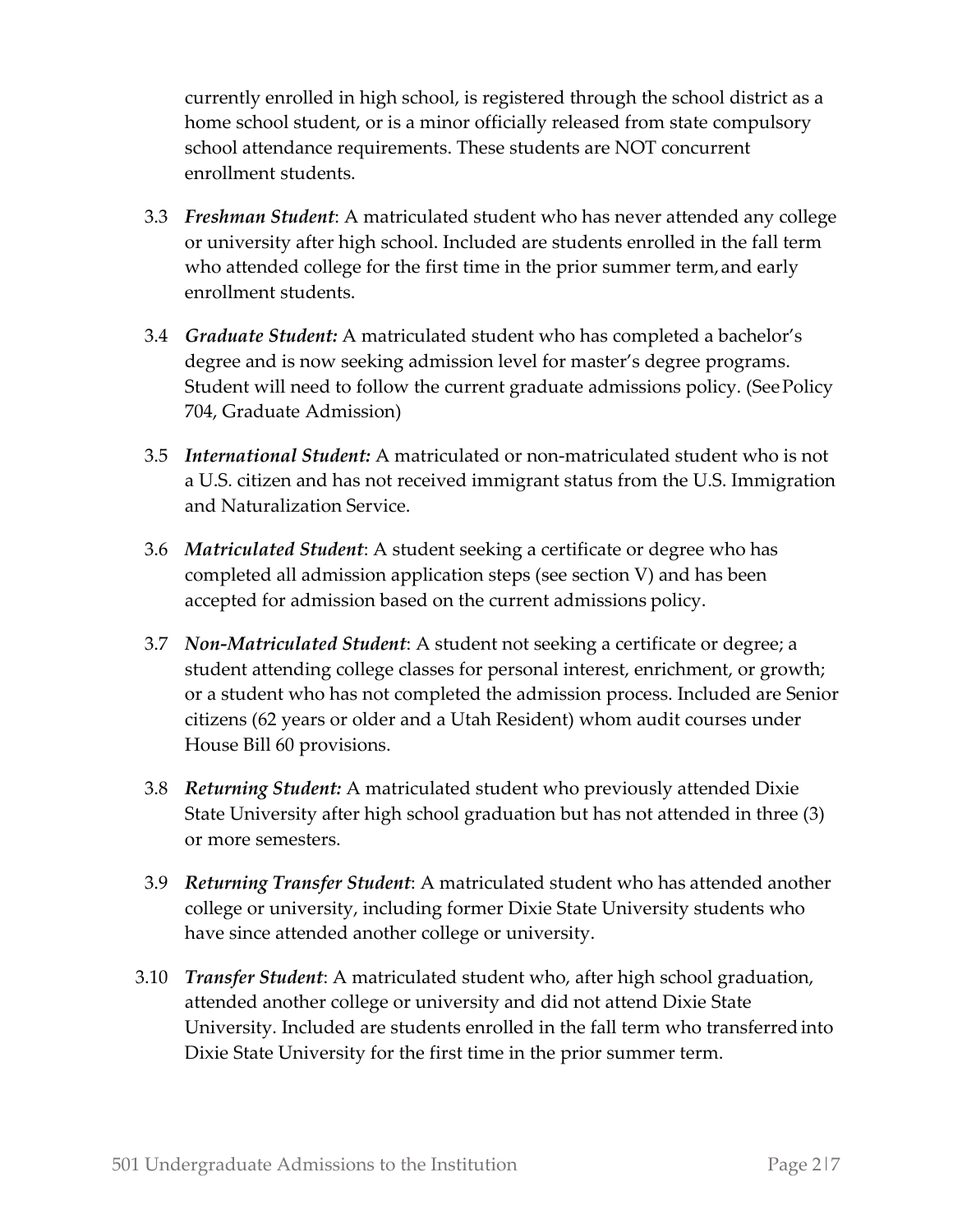## **IV. Policy**

- 4.1 Dixie State University maintains an open admission practice, admittingall applicants whose qualifications indicate they may benefit from the instructional programs offered.
- 4.2 Dixie State University provides educational opportunities free from discrimination in accordance with federal and state law and University core values (see Policy 154 Title IX, Harassment, and Nondiscrimination).
- 4.3 Applicants must provide all required application materials as stipulated bythe University. Admission required application materials are published in the current DSU catalog and on the DSU website.
- 4.4 Admission to the University does not constitute admission into an individual major or program of study. Some programs of study may require anadditional program admission process.
- 4.5 Enrollment standards are established by President's Council. Newly admitted students who do not meet the enrollment standards shall be guided througha series of requirements designed to support their academic success.

## **V. References**

- 5.1 DSU Policy 154 Title IX, Sex-Based Discrimination, Sexual Harassment, and Retaliation
- 5.2 DSU Policy 704 Graduate Admission
- 5.3 Utah State Board of Regents' Policy R165 Concurrent Enrollment
- 5.4 Utah State Board of Regents' Policy R461 Admissions, Success, and Articulation
- 5.5 Utah State Board of Regents' Policy R510 Tuition and Fees

## **VI. Procedures**

- 6.1 All students applying for undergraduate admission to Dixie StateUniversity must complete the admission procedural steps specified for their individual application status as follows:
- 6.2 Freshmen Students
	- 6.2.1 Complete and submit undergraduate application for admission.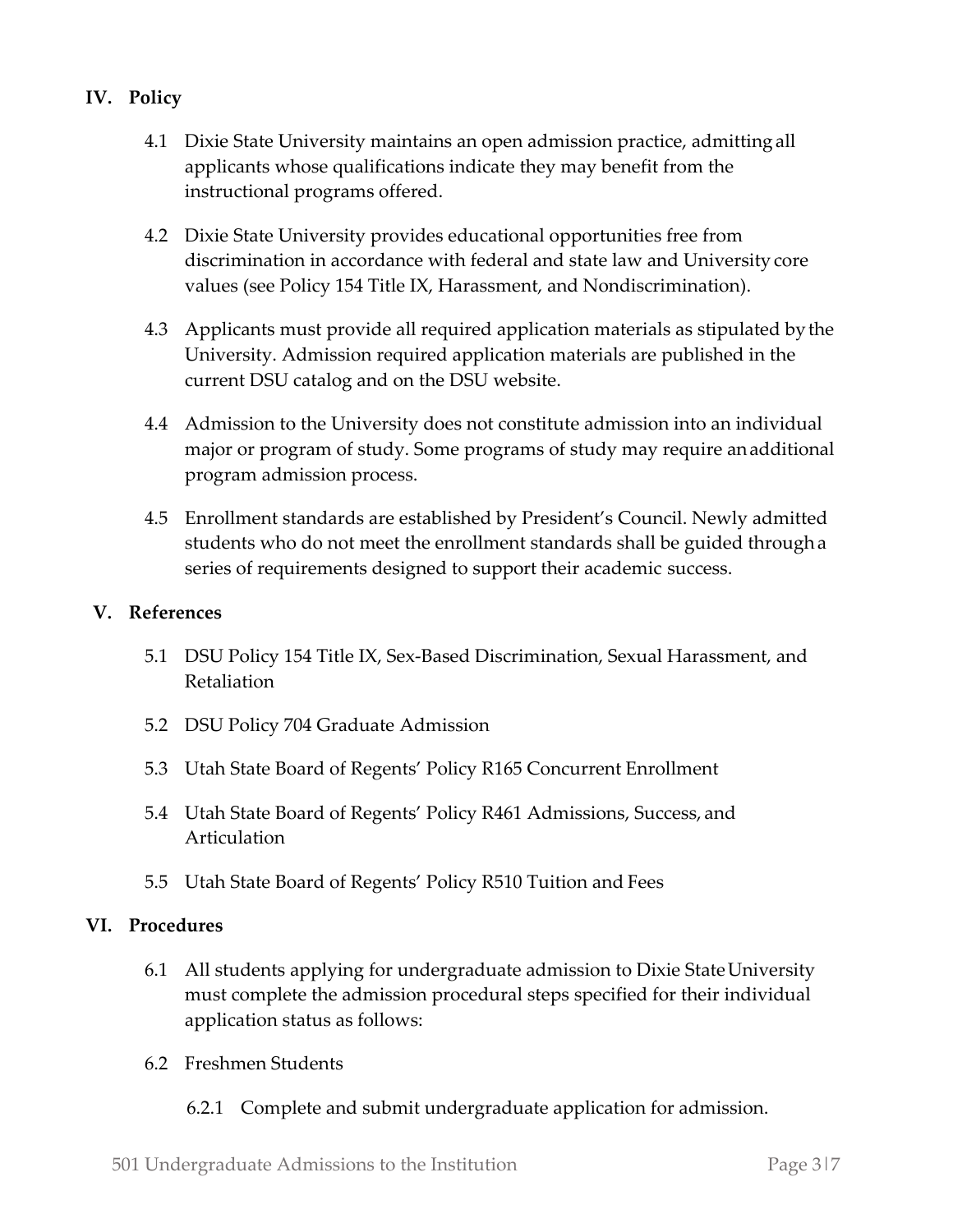- 6.2.2 Submit high school transcript or high school graduation equivalency (GED).
- 6.2.3 Submit college entrance or placement exam results prior to enrollment.
- 6.2.4 Pay application fee or qualify for fee waiver.
- 6.2.5 Submit any additional documentation required by theAdmissions Office.
- 6.3 Transfer Students
	- 6.3.1 Transfer students with fewer than 24 semester hours of credit
		- 6.3.1.1 Complete and submit undergraduate application for admission.
		- 6.3.1.2 Submit high school transcript or high school graduation equivalency (GED).
		- 6.3.1.3 Submit college entrance or placement test results.
		- 6.3.1.4 Submit all official transcripts from each college or university previously attended (including any concurrent/dual enrollment transcripts) directly from that college or university to the Dixie State University Admissions Office.
		- 6.3.1.5 Pay application fee or qualify for fee waiver.
		- 6.3.1.6 Submit any additional documentation required by the Admissions Office.
	- 6.3.2 Transfer students with 24 or more semester hours of credit
		- 6.3.2.1 Complete and submit undergraduate application for admission.
		- 6.3.2.2 Submit all official transcripts from each college or university previously attended (including any concurrent/dual enrollment transcripts) directly from that college or university to the Dixie State University Admissions Office.
		- 6.3.2.3 Pay application fee or qualify for fee waiver.
		- 6.3.2.4 Submit any additional documentation required by the Admissions Office.

## 6.4 Returning Students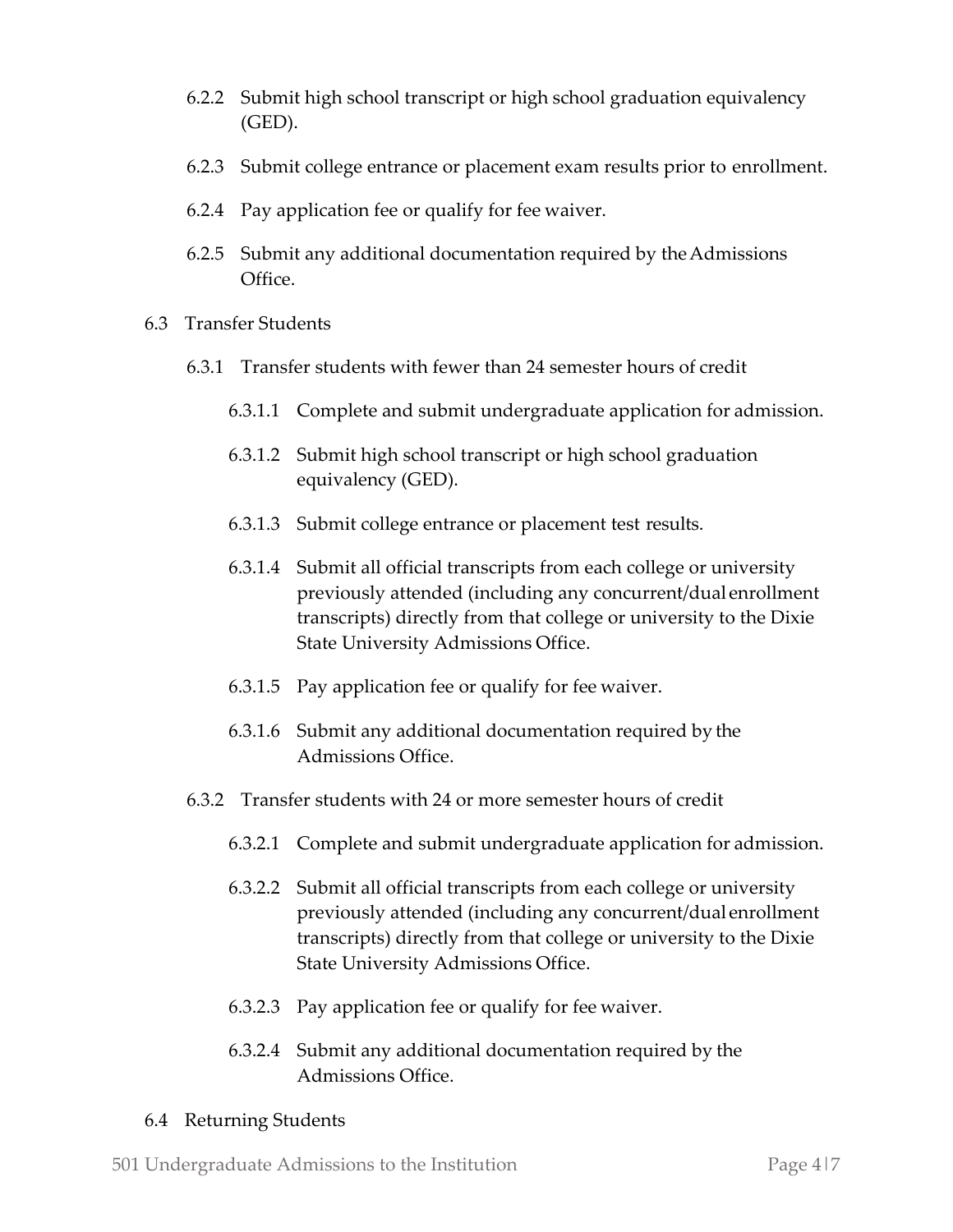- 6.4.1 Complete and submit undergraduate application for admission.
- 6.4.2 Returning students who have attended another college or university since attending Dixie State University must submit all official transcript(s) from each college or university previously attended sent directly from that college or university to Dixie State University Admissions Office.
- 6.4.3 Pay application fee or qualify for fee waiver.
- 6.4.4 Submit any additional documentation required by the Admissions Office.
- 6.5 Non-matriculated student
	- 6.5.1 Complete and submit undergraduate application for admission.
	- 6.5.2 Pay application fee or qualify for fee waiver.
	- 6.5.3 Submit any additional documentation required by the Admissions **Office**
- 6.6 Graduate Students
	- 6.6.1 See DSU Policy 704 Graduate Admissions
- 6.7 International Students
	- 6.7.1 Complete and submit undergraduate application for admission.
	- 6.7.2 Submit evidence of secondary school graduation.
	- 6.7.3 In order to receive college credit for college courses completed outside the U.S., all college transcripts must be submitted through an approved credentials service. Additionally, course syllabus may be required.
	- 6.7.4 Pay application fee or qualify for fee waiver.
	- 6.7.5 Submit proof of English proficiency.
		- 6.7.5.1 In order to be admitted as a degree-seeking student, student must prove English proficiency by submitting one of the scores listed in the Addenda, Section 7.1.
		- 6.7.5.2 Students not meeting the minimum test score requirements can be admitted into the English as a Second Language Program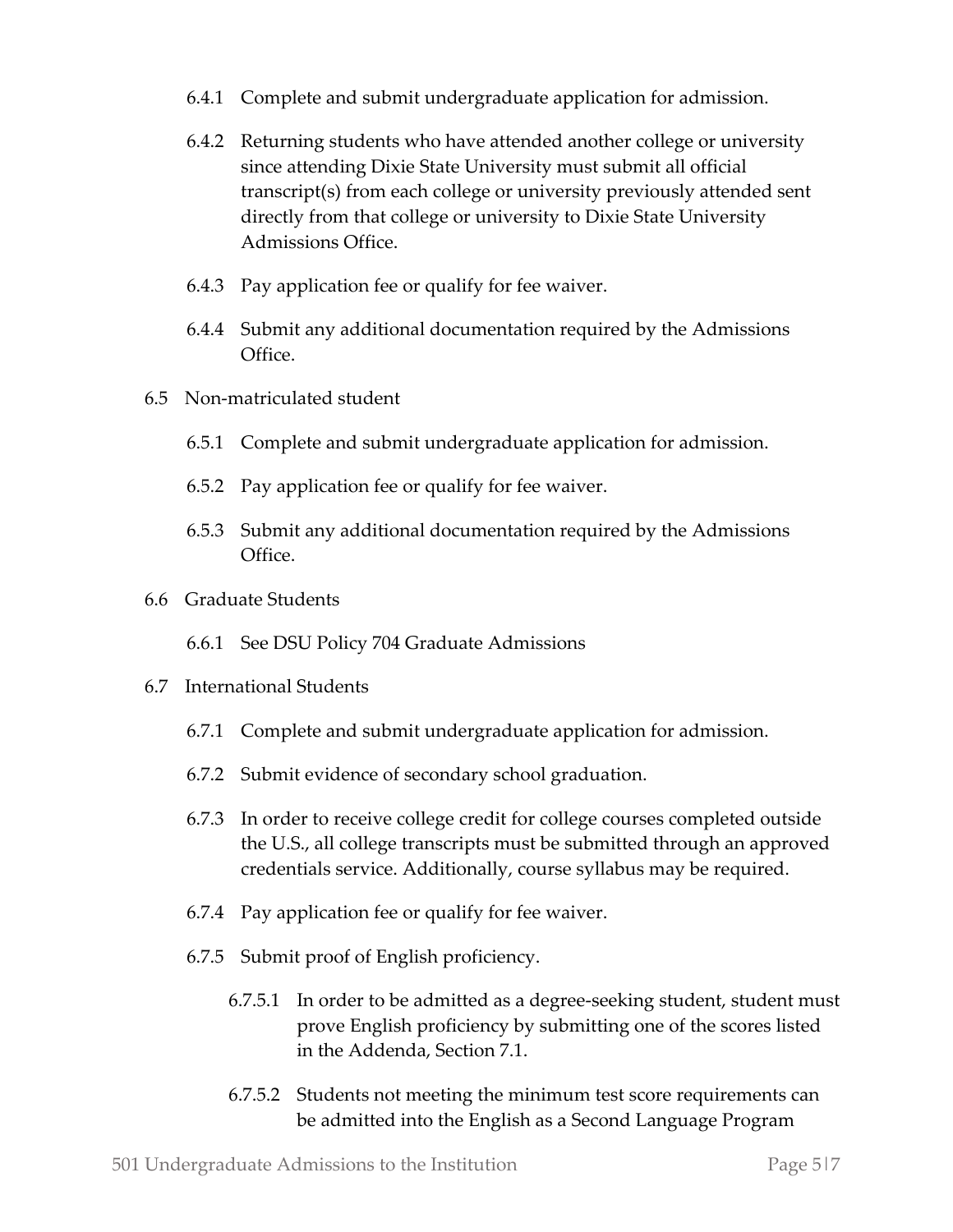(ESL) and will be limited in registering for other college coursework until completion of the ESL program.

- 6.7.5.3 Upon completion of college entrance or placement test results, ESL Program and submission of college entrance or placement test results, the student can be matriculated as a degree-seeking student and may take regular college coursework as long as proof of funds has been provided.
- 6.7.6 Submit required finance statement verifying ability to meet minimum educational and living expenses.
- 6.7.7 Submit any additional documentation required by the Admissions Office.
- 6.8 Concurrent Enrollment
	- 6.8.1 Demonstrate college readiness by submitting college entrance or placement exam results or by demonstrating to the DSU Concurrent Enrollment Office the ability to succeed (See Utah State Board of Regents' Policy R165 Concurrent Enrollment).
	- 6.8.2 Submit USHE Concurrent Enrollment Participation Form or DSU Concurrent Enrollment Application.
	- 6.8.3 Pay application fee or qualify for fee waiver.
	- 6.8.4 Submit a parent/guardian permission form.
		- 6.8.4.1 Emancipated minors may submit court documentation showing such status in lieu of parent/guardian permission.
- 6.9 Early Enrollment Students
	- 6.9.1 Complete and submit undergraduate application for admission.
	- 6.9.2 Demonstrate college readiness by submitting college entrance or placement exam results or by demonstrating to DSU Admissions Office the ability to succeed.
	- 6.9.3 Submit a parent/guardian permission form.
	- 6.9.4 Emancipated minors may submit court documentation showing such status in lieu of parent/guardian permission.
	- 6.9.5 Submit any additional documentation required by the Admissions